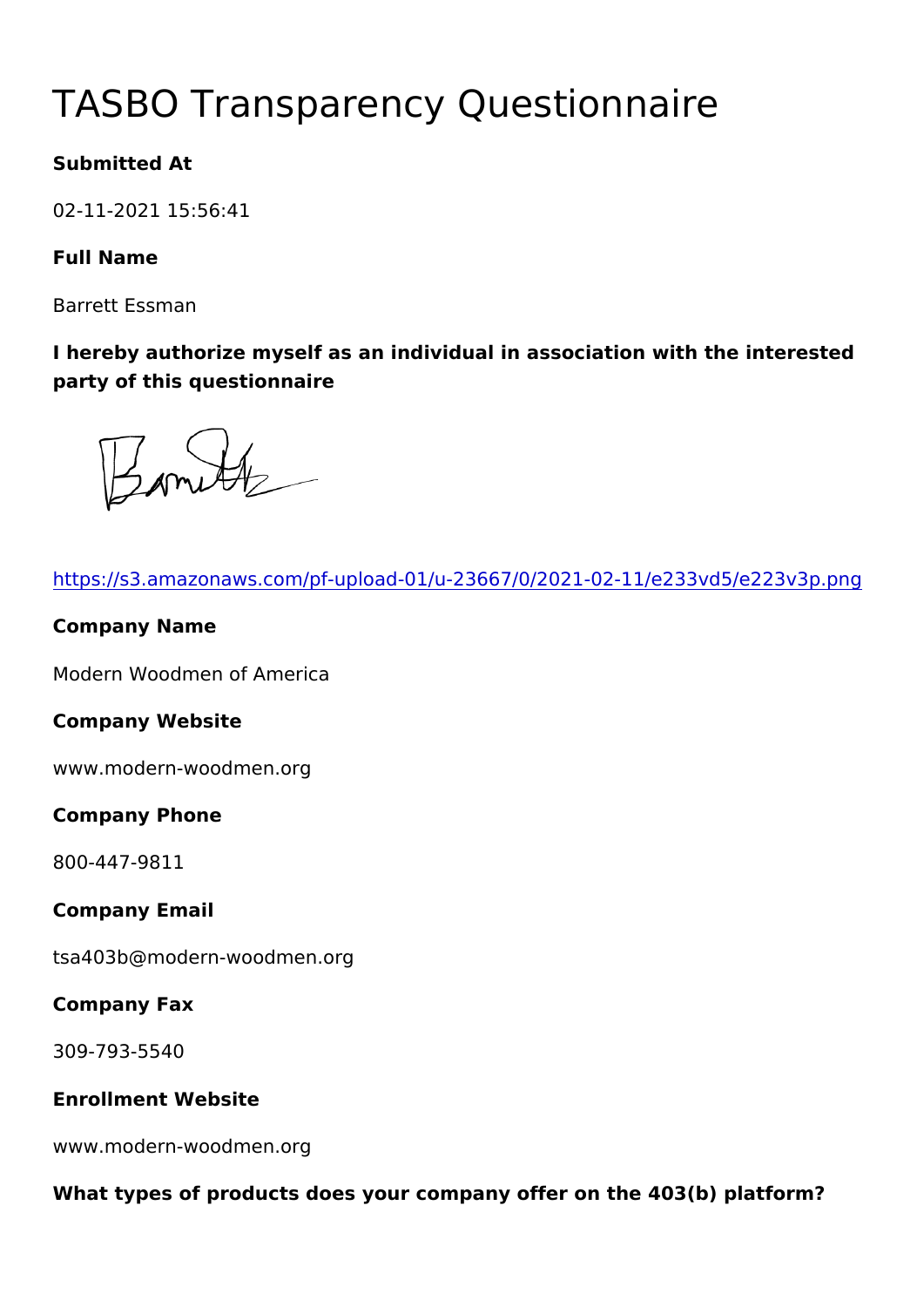Fixed Annuities, Variable Annuities

#### **What are your 403(b) Assets Under Management?**

 $<$ \$2B

#### **What is your rating?**

AM Best - A

**Is your organization licensed by Texas Department of Insurance (TDI)?**

Yes

**Is your organization in compliance with minimum capital and surplus requirements, including applicable risk-based capital and surplus requirements prescribed by rules adopted by TDI and supporting documentation?**

Yes

**As of 9/1/2019, do you agree to offer and sell only products that met former Teacher Retirement System of Texas (TRS) Requirements as of 9/1/2019?**

Yes

**Has your organization ever been petitioned into bankruptcy or insolvency in the last 10 years?**

No

**Has your organization or any of its officers been cited, or reprimanded by any regulatory agency within the past ten years?**

No

#### **What enrollment options does your company offer?**

Representative Only

#### **How are clients able to make changes to their accounts?**

Mail, Phone, Representative Only

# **Do you offer specific investment advice to individual 403(b) account holders?**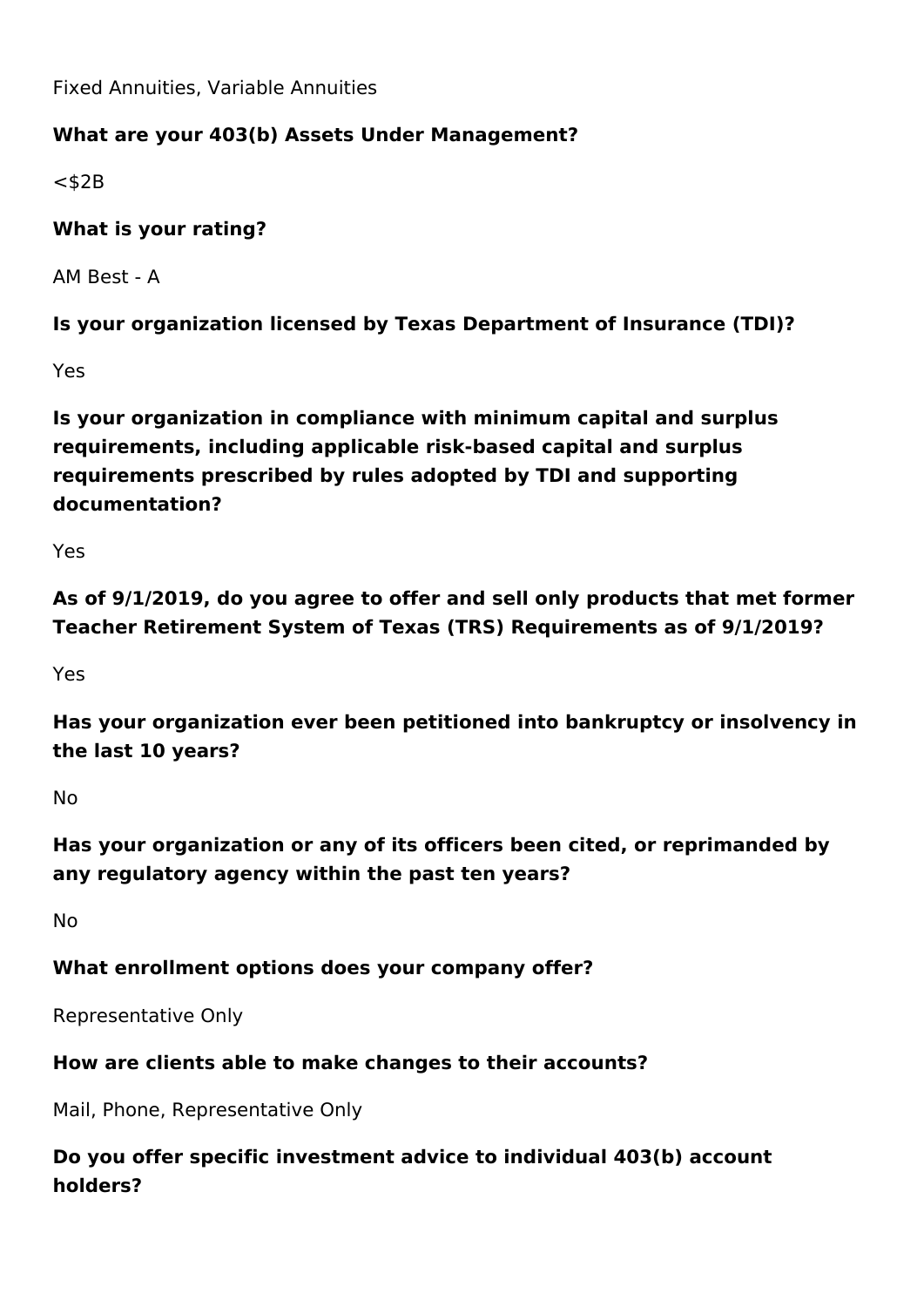**Does your organization have experience in providing 403(b) qualified investment products and have a specialized department dedicated to the service of 403(b) qualified investment products?**

Yes

**Does your organization require that each of its representatives are properly licensed and qualified, by training and continuing education, to sell and service the company's eligible qualified investments?** 

Yes

**Does your sales force consist of captive agents or brokers?**

Captive Agents

**If your organization uses commissioned sales representatives, will you commit to limit the number of representatives working with a particular school district? If so what will this limitation be (e.g., no more than X, X number of representatives per Y number of employees, etc.)?**

No

#### **What products do you currently actively offer?**

Fixed Annuities, Variable Annuities

#### **Do you have annual fees?**

No

# **Do you have any Surrender Charges or Withdrawal Fees?**

Yes

#### **If yes,**

7-10%

#### **If yes, what is your Surrender Period?**

7-10 Years

**Do you allow loans?**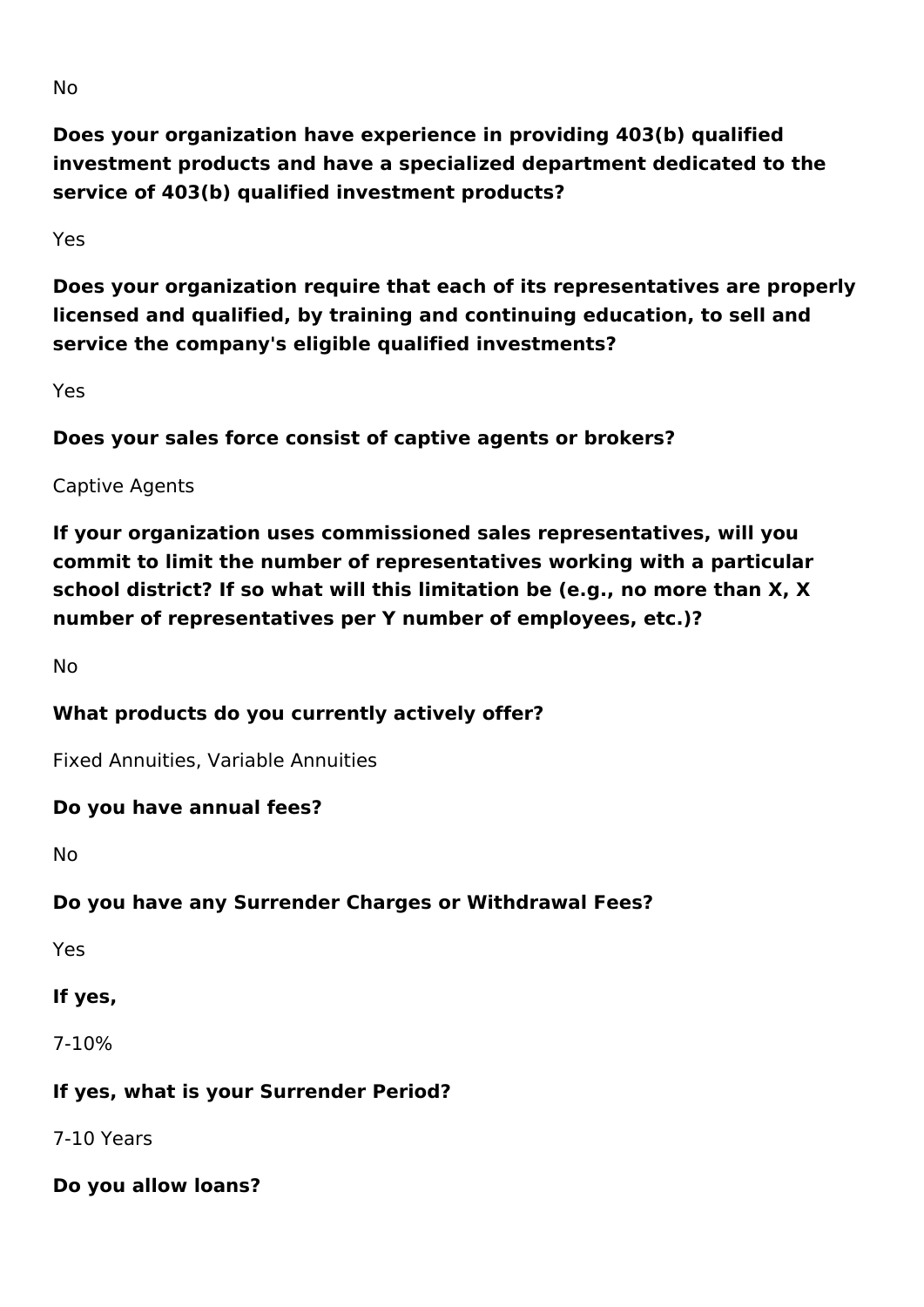No

#### **What is your fixed current interest rate?**

1.0

#### **What is your guaranteed interest rate?**

1.0

## **Does the guaranteed interest rate apply to the entire portfolio balance?**

Yes

#### **Do you offer any bonus rates?**

No

#### **Do you have any other transaction fees?**

Wire Feed

#### **Do you have any Annual Fees?**

Yes

# **What is your annual Administrative Fee?**

\$30 (Fee waived for balances greater than or equal to \$50,000)

#### **What is your Morality and Risk Expense Fee?**

1.40%

#### **What is your portfolio operating expense?**

0.10 - 1.21% Average is 0.70%

#### **Do you have any Surrender Charges or Withdrawal Fees?**

Yes

#### **If yes,**

7-10%

# **If yes, what is your Surrender Period?**

7-10 Years